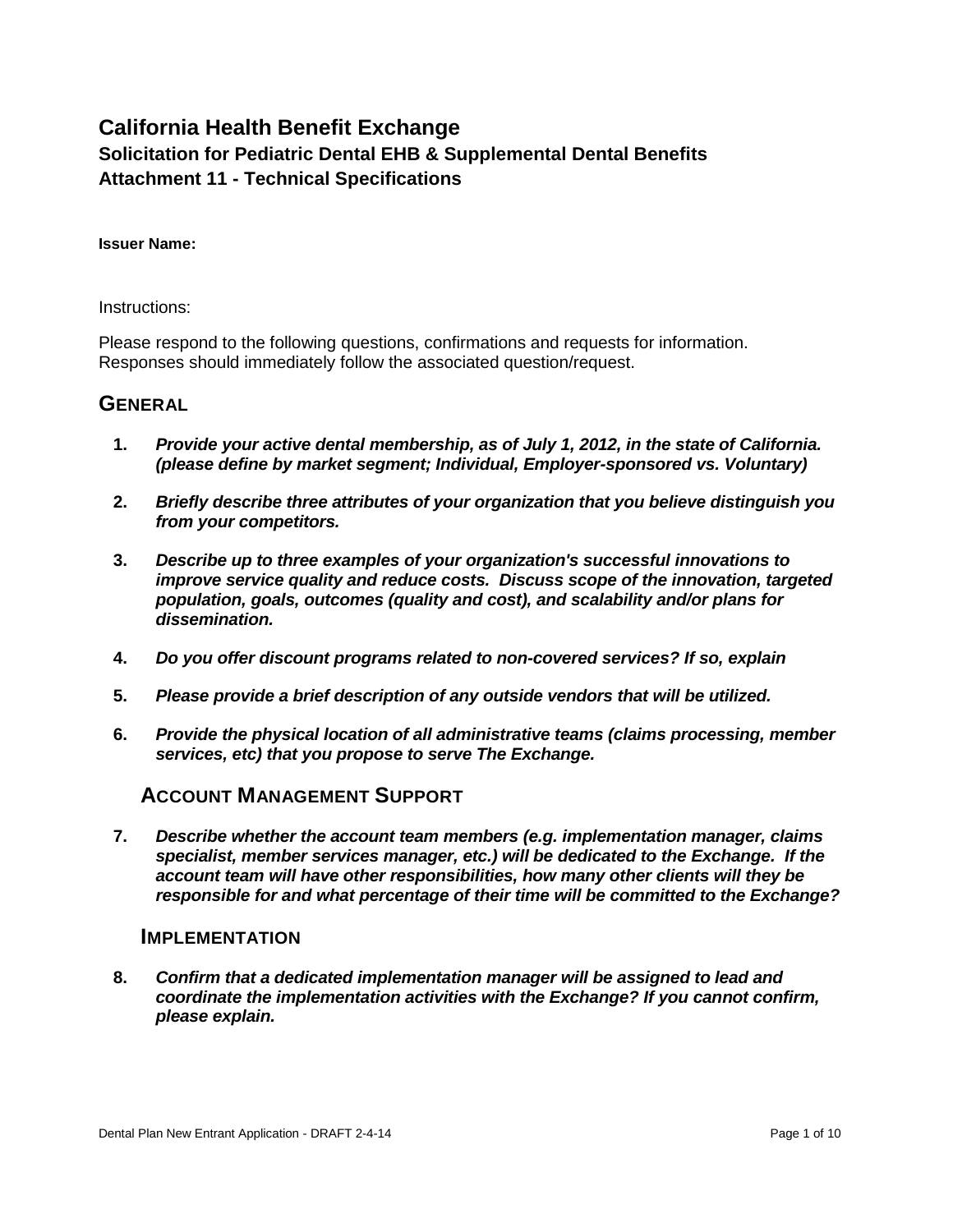#### **Issuer Name:**

- **9.** *Describe the services and support you will provide during the implementation process and what information/resources will be required of the Exchange. Be specific.*
- **10.** *Should your organization be selected, explain how you plan to accommodate the additional membership (discuss anticipated hiring needs, staff reorganization, etc.):*
- Member Services
- Claims
- Financial / Administrative Information Technology
- Other (describe).

### **ACCOUNT ADMINISTRATION**

- **11.** *Confirm the exchange will be provided a dedicated claims processing unit. If you cannot confirm, please explain.*
- **12.** *Confirm that the Exchange will retain the right to annually audit/assess the plan administrator's compliance with the terms of the contract, including but not limited to a claims audit or audit for cause of irregular activity, either directly or through its authorized agents. Confirm you will provide 2 years worth of claims experience with no limit on the number of claims that may be reviewed and that any audits will be completed with no additional cost to the Exchange.*
- **13.** *Describe your claims administration procedures. Include how Reasonable & Customary expense allowance is determined and what Usual, Customary & Reasonable percentile is utilized to process dental claims.*
- **14.** *What guarantees do you provide to ensure members will not be balance billed for innetwork services?*
- **15.** *Confirm you will accept the enrollment business rules implemented by The Exchange. If you cannot confirm, please explain.*
- **16.** *How do you identify and address inappropriate patterns of dental treatment? Please provide details.*
- **17.** *Describe your fraud & abuse program.*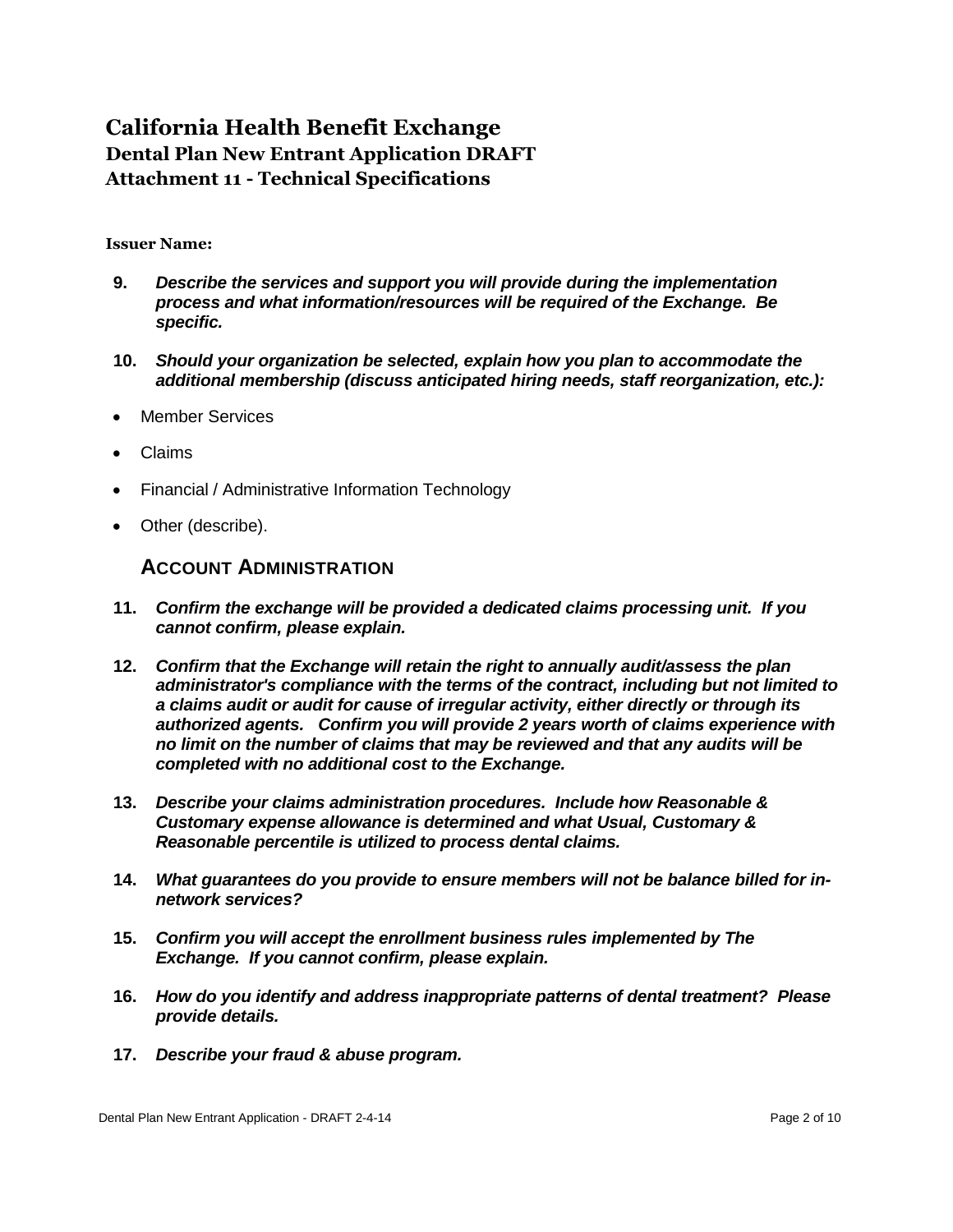### **Issuer Name:**

**18.** *What steps do you take to protect patient privacy? How is Protected Health Information (PHI) handled?*

### **MEMBER SERVICES**

- **19.** *Confirm that the Exchange will be provided a dedicated member services unit. If you cannot confirm, please explain.*
- **20.** *Confirm you will produce and distribute ID cards within 48 hours of receipt of clean eligibility data. If you cannot confirm, please explain.*
- **21.** *Confirm you will provide a dedicated IVR (interactive voice response) member services number? If you cannot confirm, please explain.*
- **22.** *Is there a mechanism for members to quickly reach a live member services representative? Please describe.*
- **23.** *How are after-hours/holiday telephone inquiries handled? (Recorded message by Plan (i.e. Hours of operation and directors for emergency), Interactive Voice Response System (IVR), Live Response, Health Plan Internet Website, Other.)*
- **24.** *Will you make the customer service line available to participants prior to the effective date?*
- **25.** *Confirm you are prepared to offer access to a demo member web-site. Note that finalist vendors will be asked to provide this.*
- **26.** *Indicate which member services options are available via IVR, Phone Representative, and Internet (Select all that apply).*

| <b>Option</b>           | <b>IVR</b> | <b>Phone Rep</b> | Website |
|-------------------------|------------|------------------|---------|
| Verify eligibility      |            |                  |         |
| Enrollment changes      |            |                  |         |
| Check claims status     |            |                  |         |
| Request ID card         |            |                  |         |
| Request benefit summary |            |                  |         |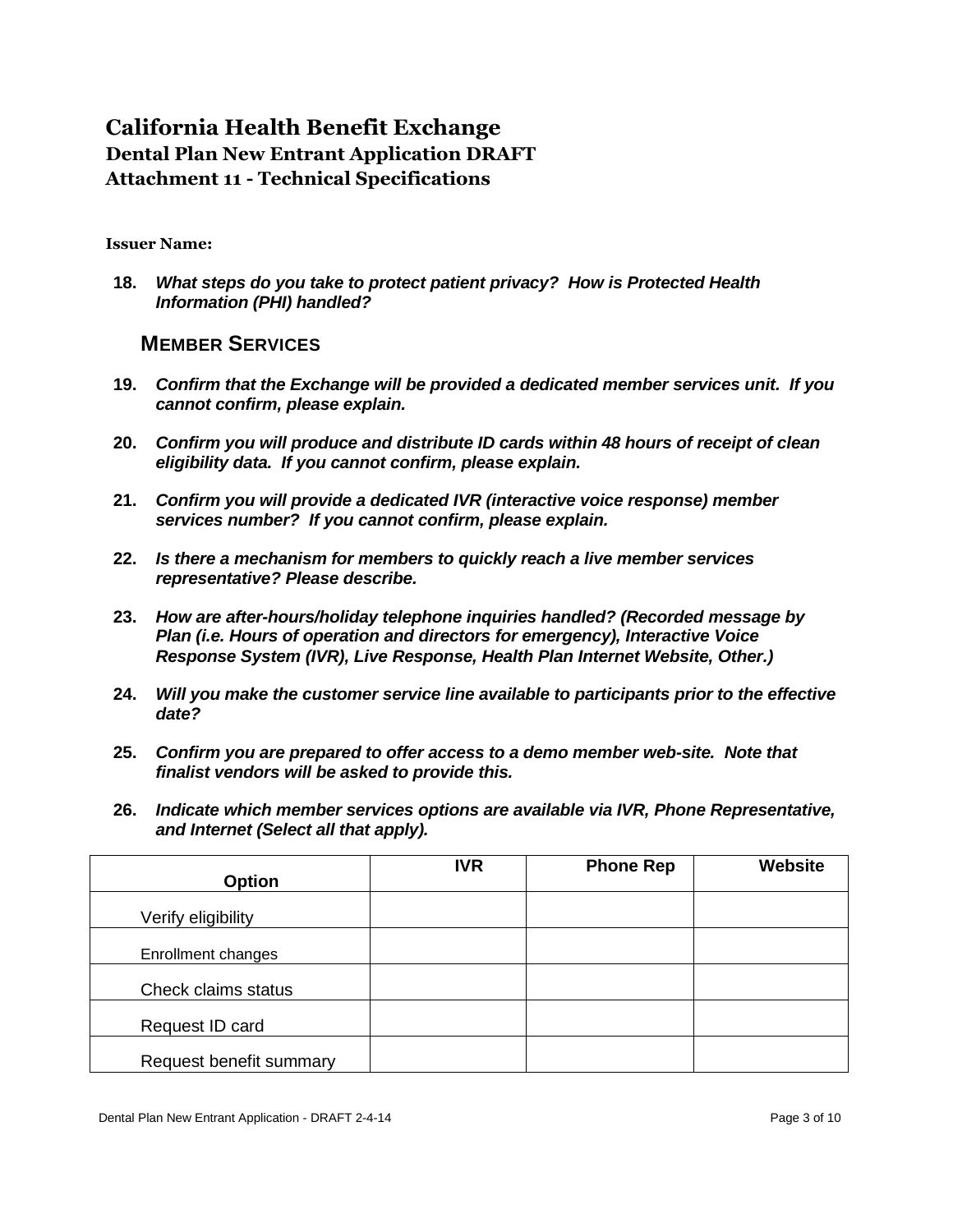### **Issuer Name:**

| Review Explanation of<br><b>Benefits</b> |  |  |
|------------------------------------------|--|--|
| Check status of deductibles,             |  |  |
| maximums, or limits                      |  |  |
| Access customer service via              |  |  |
| email                                    |  |  |
| Obtain a history of dental               |  |  |
| claims                                   |  |  |
| Provider referrals                       |  |  |
| Complete satisfaction survey             |  |  |
| Other (specify)                          |  |  |

### **27.** *Indicate the ways in which your member services organization is able to accommodate the special needs of enrollees. (Check all that apply)*

- *No special accommodations*
- *Have a TDD (Telecommunications Device for the Deaf) or other voice capability for the hear impaired*
- *Translation to non-English languages*
- $\Box$

| Language   | No Translation<br>Available (check if<br>appropriate) | Translation<br>performed in-house<br>(check if appropriate) | <b>Translation Contracted</b><br>(specify contracted<br>organization's name) |
|------------|-------------------------------------------------------|-------------------------------------------------------------|------------------------------------------------------------------------------|
| Spanish    |                                                       |                                                             |                                                                              |
| Vietnamese |                                                       |                                                             |                                                                              |
| Cantonese  |                                                       |                                                             |                                                                              |
| Mandarin   |                                                       |                                                             |                                                                              |
| Armenian   |                                                       |                                                             |                                                                              |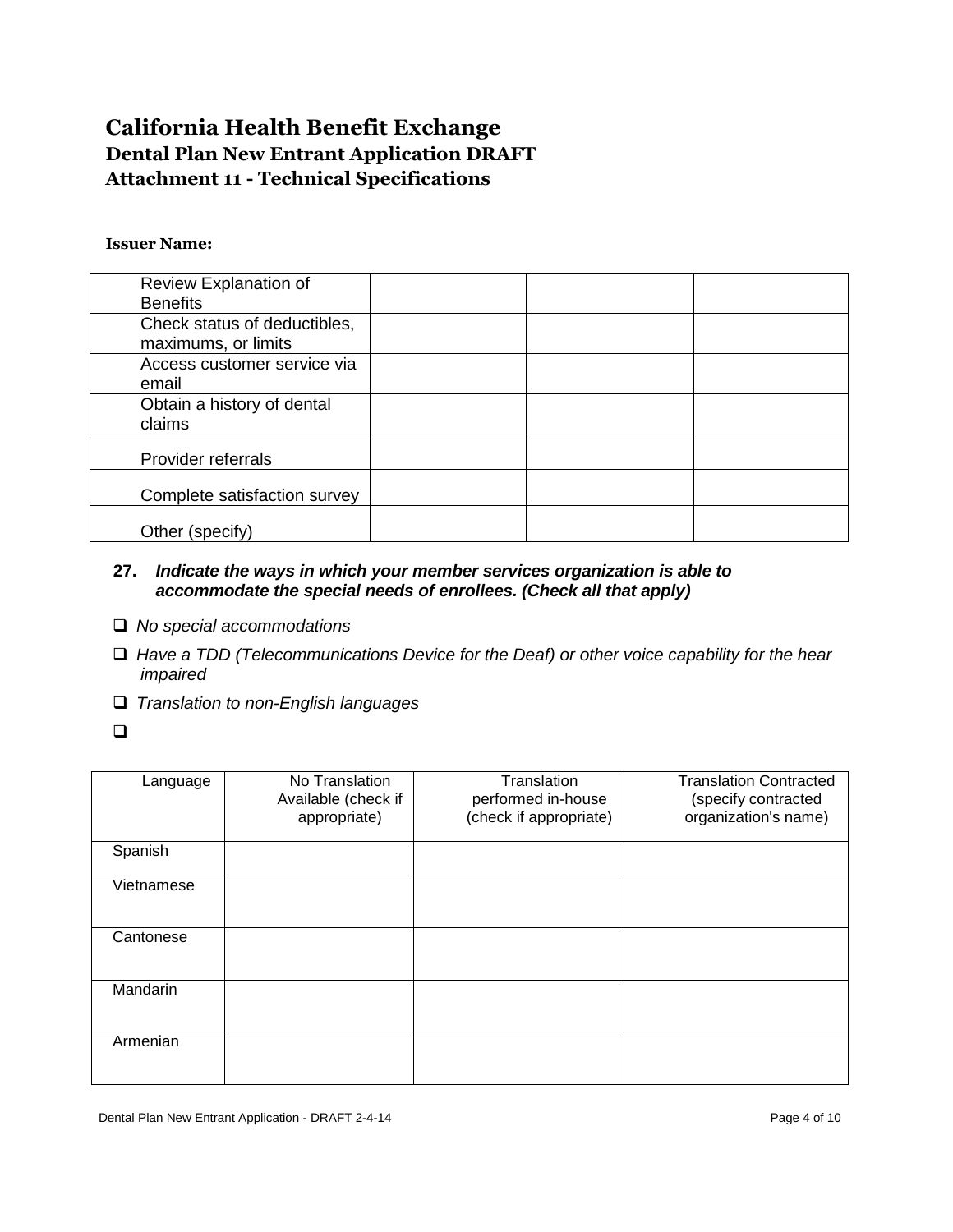#### **Issuer Name:**

| Russian                   |  |
|---------------------------|--|
| Tagalog                   |  |
|                           |  |
| Hmong                     |  |
|                           |  |
| Korean                    |  |
|                           |  |
| Farsi                     |  |
|                           |  |
| Arabic                    |  |
|                           |  |
| Cambodian                 |  |
|                           |  |
| Other (please<br>specify) |  |
|                           |  |

### **28.** *Confirm you will modify your Customer Service operations, as necessary, to meet the requirements of The Exchange with regard to the following:*

- Operating hours (Exchange requires 8 am to 8 pm Monday Friday; 8 am 6 pm Saturday and Sunday during Open Enrollment for the Individual Exchange)
- Staffing requirements
- Training criteria

If you cannot confirm, please explain.

## **CARE MANAGEMENT**

**29.** *Confirm that the following programs/services will be made available to Exchange enrollees in 2014*

\_\_\_Risk assessments

\_\_\_Disease management programs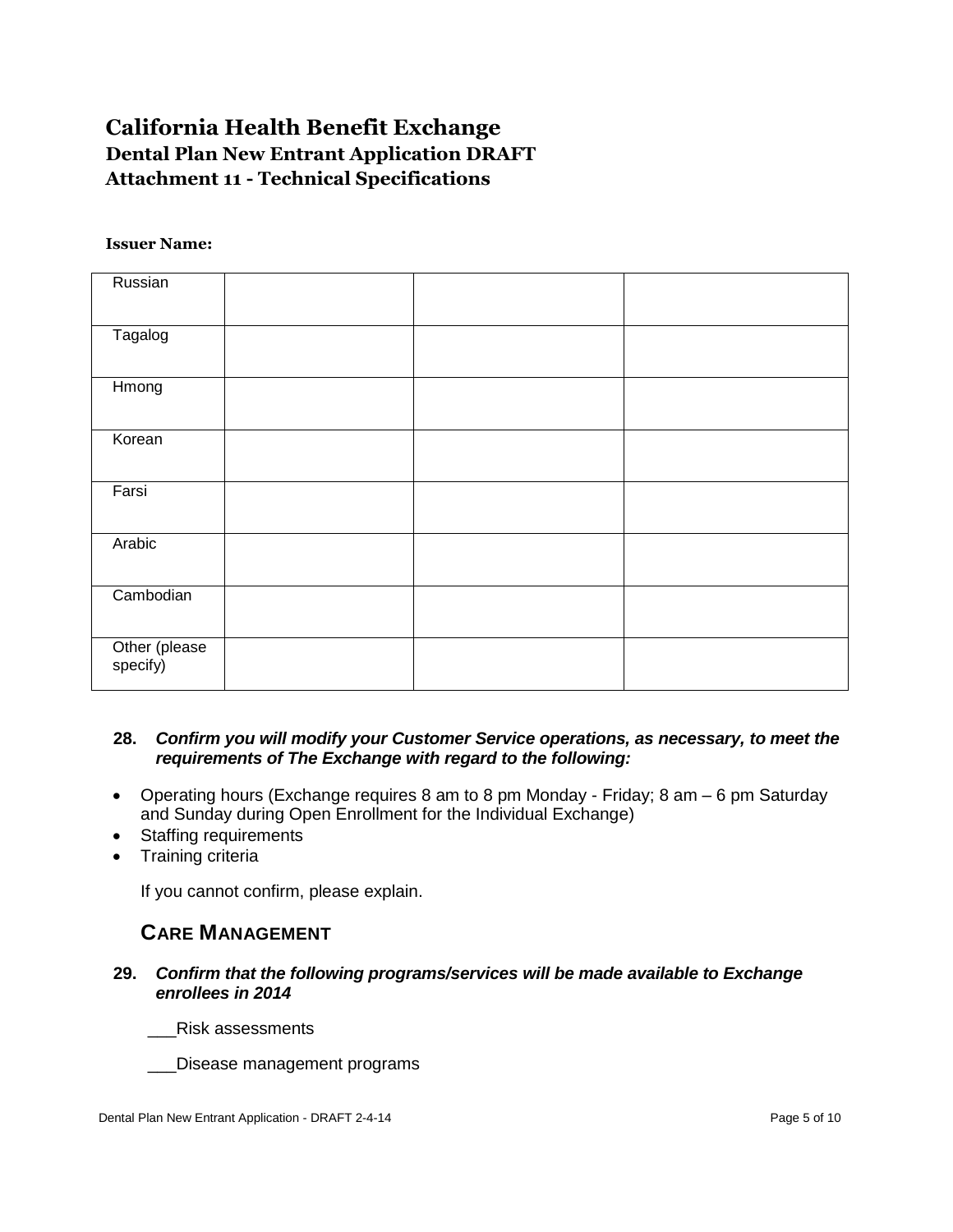#### **Issuer Name:**

\_\_\_Care reminders

- **30.** *Selected issuers will be required to pro-actively reach out to Exchange enrollees eligible for Essential Health Benefits to ensure that all preventive and diagnostic services are provided. Describe in detail your approach to ensuring that all enrollees eligible for EHB will receive these services within the plan year.*
- **31.** *Outline your approach to use of a Health Assessment to pro-actively identify Exchange enrollees who are actively in need of covered dental services beyond the preventive and diagnostic dental services covered by the EHB. This will be a contract requirement as well as part of the evaluation of bids.*

## **COMMUNICATIONS & EDUCATION**

- **32.** *Provide a description of your standard communications materials.*
- **33.** *Will you draft and distribute introductory communications pieces prior to open enrollment?*
- **34.** *lndicate which member tools/information you offer and how they may be accessed (IVR, Web, Member Services Representatives, etc.).*

|                                       | Offered? | Access |
|---------------------------------------|----------|--------|
| Plan Design Information               |          |        |
| <b>Personal Claim Information</b>     |          |        |
| <b>Explanation of Benefits</b>        |          |        |
| <b>Estimate Costs for Services</b>    |          |        |
| <b>Actual Cost of Services</b>        |          |        |
| <b>General Healthcare Information</b> |          |        |
| <b>Health Library</b>                 |          |        |
| <b>Provider Search</b>                |          |        |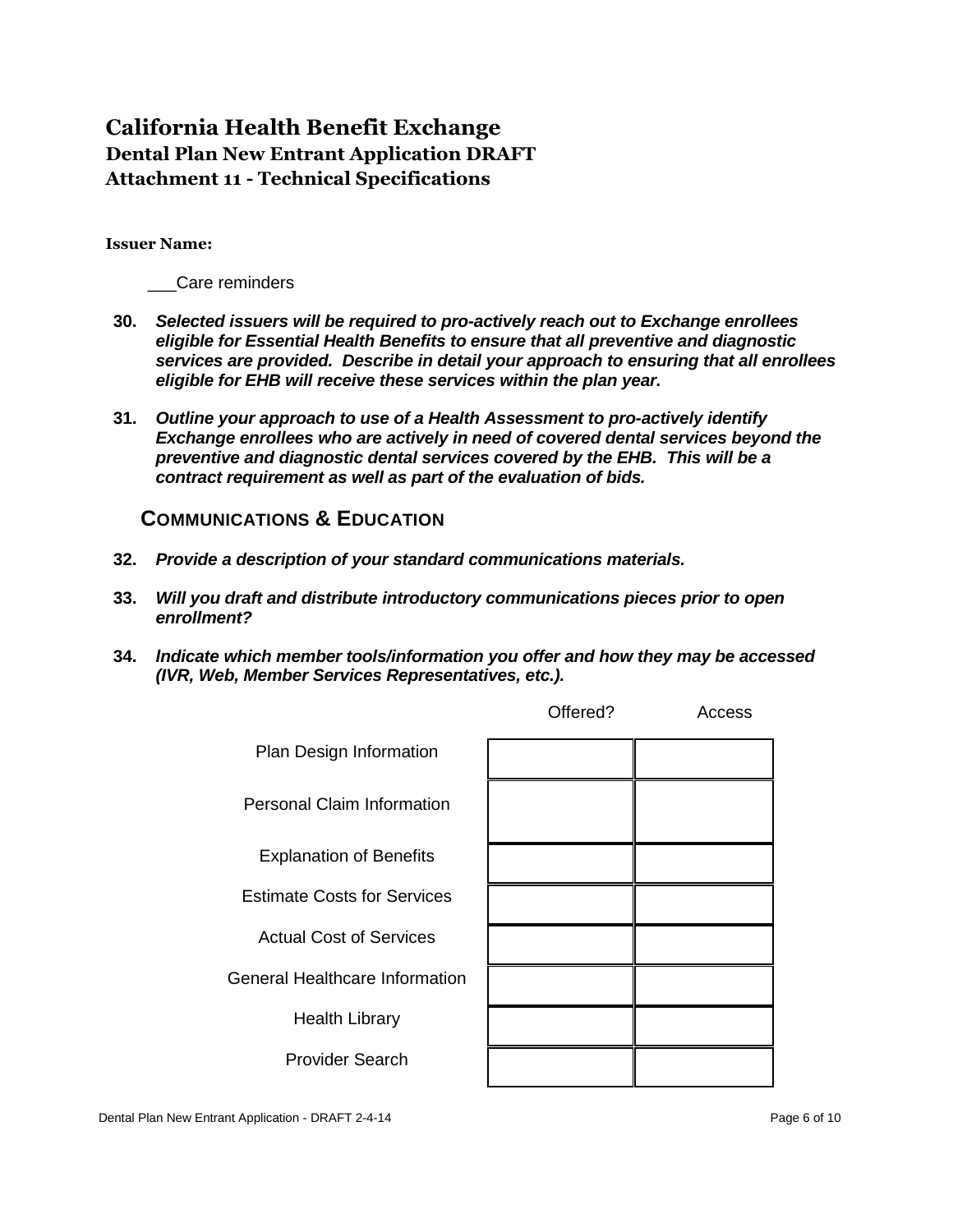### **Issuer Name:**



**35.** *Please indicate which plan sponsor tools/information you offer and how they may be accessed (IVR, Web, Member Services Representatives, etc.).*

|                                                      | Offered? | Access |
|------------------------------------------------------|----------|--------|
| <b>Enrollment Administration</b>                     |          |        |
| <b>Eligibility Administration</b>                    |          |        |
| <b>Provider Performance</b>                          |          |        |
| <b>Plan Policies</b>                                 |          |        |
| Plan Design                                          |          |        |
| <b>Utilization Analysis</b><br>Cost & Trend Analysis |          |        |
| <b>Provider Search</b>                               |          |        |
| Provider quality info                                |          |        |
| Plan comparisons                                     |          |        |
| <b>Frequently Asked Questions</b>                    |          |        |
| Other                                                |          |        |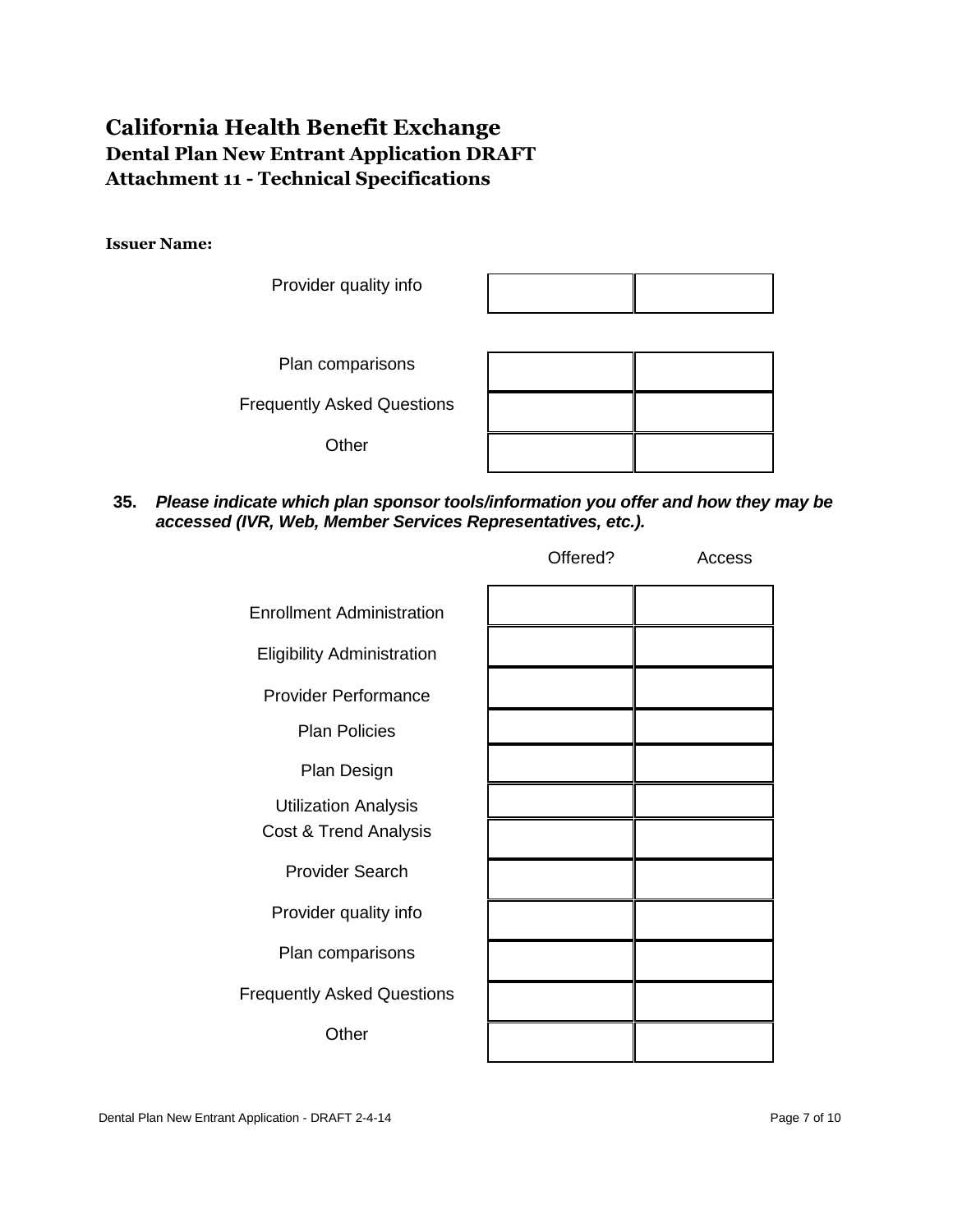### **Issuer Name:**

- **36.** *Confirm you will provide the plan sponsor training regarding use of the online tools. How will you approach this training?*
- **37.** *Confirm the online tools provided by your organization for the Exchange program staff and members will be available 99.5 percent of the time, twenty-four (24) hours a day, seven (7) days a week? If you cannot confirm, describe level of guaranteed availability.*

## **PROVIDER NETWORK**

- **38.** *Do you own your provider networks or contract with other organizations? If you contract with other organizations, please provide those organizations' names.*
- **39.** *Confirm your provider network directory is available online.*
- **40.** *Confirm the following indicators are included for each provider within your directory:*
	- Accepting New Patients?
	- Services Provided
	- Specialties
	- Board Accreditation
	- Languages Spoken
	- Hours of Operation
	- Accept Credit Cards?
	- Other please describe
- **41.** *How often is your online directory updated? How often is your printed directory updated?*
- **42.** *Please provide an indication of network access by completing the following tables for each rating region.*

| <b>Rating Region</b>                   |                               |                                                             |
|----------------------------------------|-------------------------------|-------------------------------------------------------------|
| Type of Dentist /<br><b>Specialist</b> | Number of<br><b>Providers</b> | Number of<br><b>Providers with</b><br><b>Open Practices</b> |
| General / Family<br>Dentist            |                               |                                                             |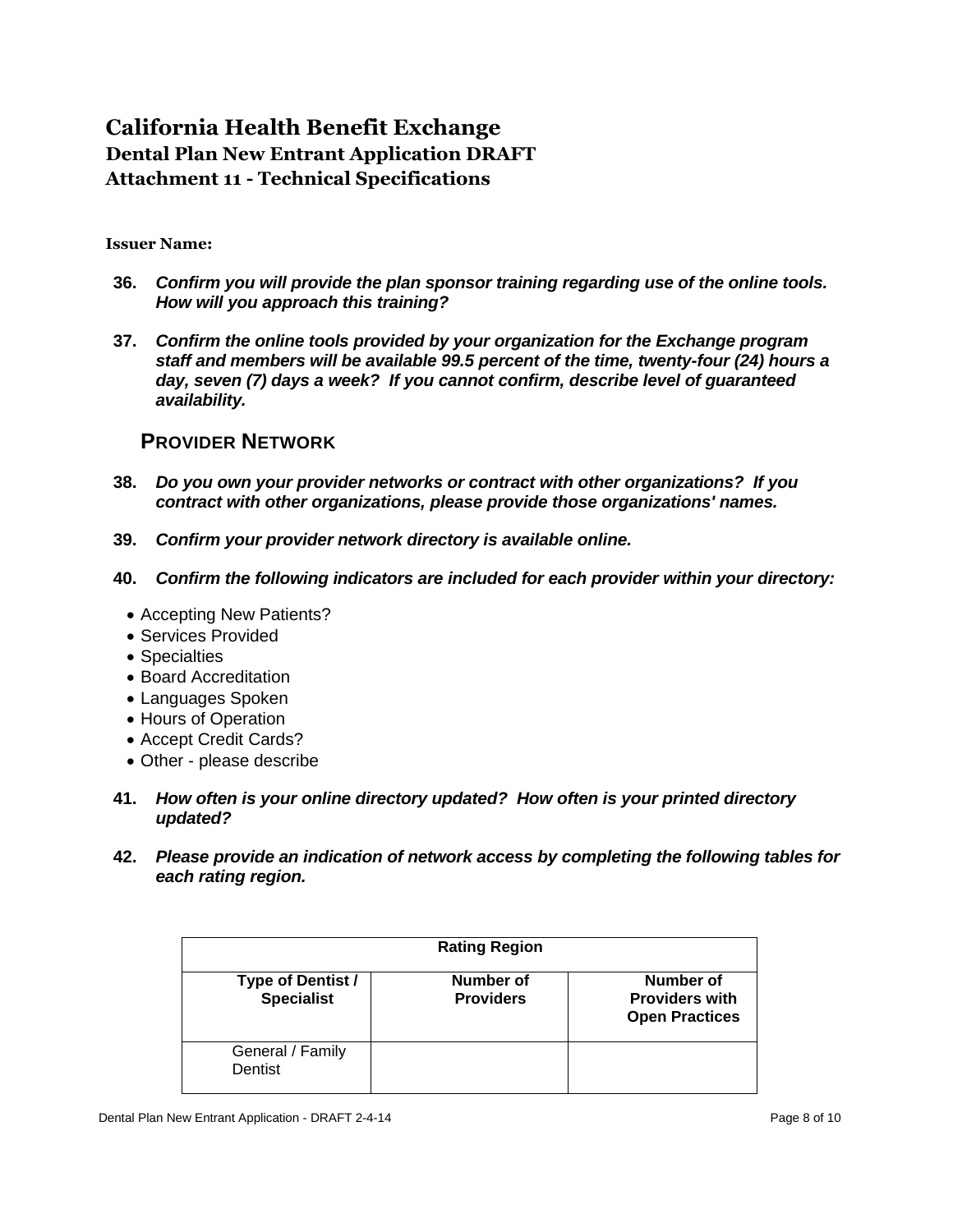#### **Issuer Name:**

| Endodontist<br>Oral Surgeon<br>Orthodontist<br><b>Pediatric Dentist</b><br>Periodontist<br>Other (explain)<br>Total |  |  |
|---------------------------------------------------------------------------------------------------------------------|--|--|
|                                                                                                                     |  |  |
|                                                                                                                     |  |  |
|                                                                                                                     |  |  |
|                                                                                                                     |  |  |
|                                                                                                                     |  |  |
|                                                                                                                     |  |  |
|                                                                                                                     |  |  |

- **43.** *What is your network growth plan for the California network in 2014?*
- **44.** *Describe your process for recruiting new dentists, including how you identify providers for recruitment.*
- **45.** *What percentage of your network providers is not accepting new patients?*
- **46.** *What percentage of your network providers have office visit waiting times in excess of 30 days?*
- **47.** *What is your network turnover rate or rate of termination? What is the provider initiated rate of termination? What is the network initiated rate of termination?*
- **48.** *Describe in detail your credentialing and re-credentialing processes.*
- **49.** *Provide a description of the quality indicators used to evaluate your provider network. Do you have an incentive program for network providers that are evaluated favorably against your quality indicators?*
- **50.** *Describe the steps you take to investigate Member-reported quality of care issues regarding a Provider. Have you terminated network dentists based on your investigation of a member-reported quality complaint? If so, please describe.*

## **SYSTEMS AND DATA REPORTING MANAGEMENT**

**51.** *Confirm your organization is compliant with all applicable federal and state regulatory reporting requirements (e.g. HIPAA, etc.)*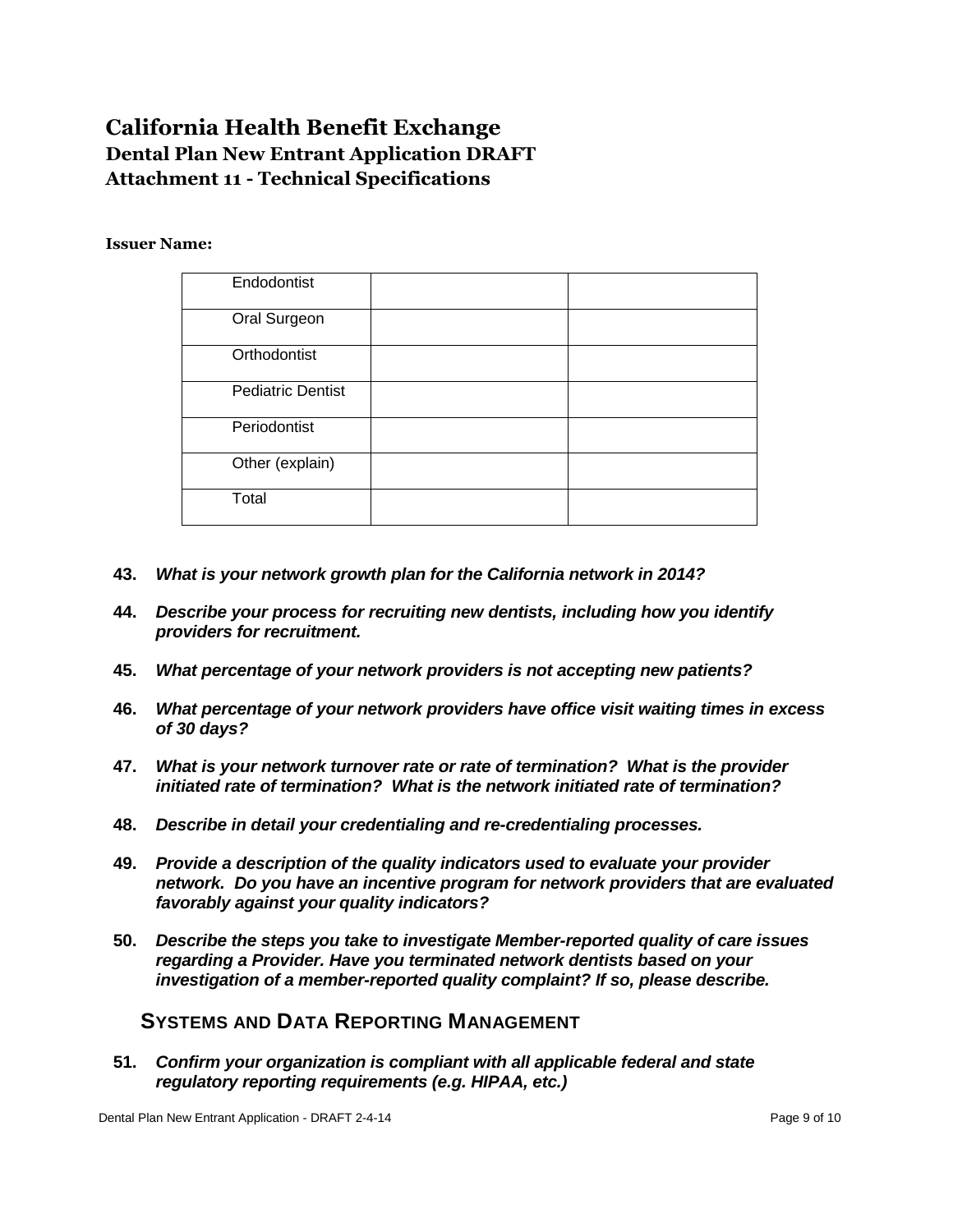### **Issuer Name:**

- **52.** *Confirm you will provide reporting as deemed necessary by The Exchange related utilization, costs, quality, operations and agreed upon performance guarantees.*
- **53.** *Confirm your organization will build all required data interface capabilities with the Exchange's eligibility and enrollment systems and will report on transactions as deemed necessary by The Exchange*
- **54.** *Applicant must be prepared and able to engage with the Exchange to develop data interfaces between the Issuer's systems and the Exchange's systems, including CalHEERS, as early as May 2014. Applicant must confirm it will implement systems in order to accept 834, 820 and other standard format electronic files for enrollment and premium remittance in an accurate, consistent and timely fashion and utilize information for its intended purpose. Contingently certified SADPs and Family Dental Plans must sign a Trading Partner Agreement in order to participate in required systems testing, and maintain the service levels agreed to in the Trading Partner Agreement as applicable.*
- **55.** *Applicant must be able to accurately, appropriately, and timely populate and submit SERFF templates at the request of Covered California for:*
	- Rates
	- Service Area
	- Benefit Plan Designs
	- Network
- **56.** *Applicant must be able to submit provider data in a format as required by Covered California and at intervals requested by Covered California for the purposes of populating the centralized provider directory.*
- **57.** *Applicant must confirm its agreement to submit claims and encounter<sup>1</sup> data in the requested format to a third party vendor selected by Covered California for the purpose of performing clinical analytics.*
- **58.** *Applicant must be available for testing data interfaces with the Exchange no later than July 1, 2014.*

 $\overline{a}$ 

 $1$  Claims and encounter data reflect a health care visit by an enrollee to a provider of care or service.